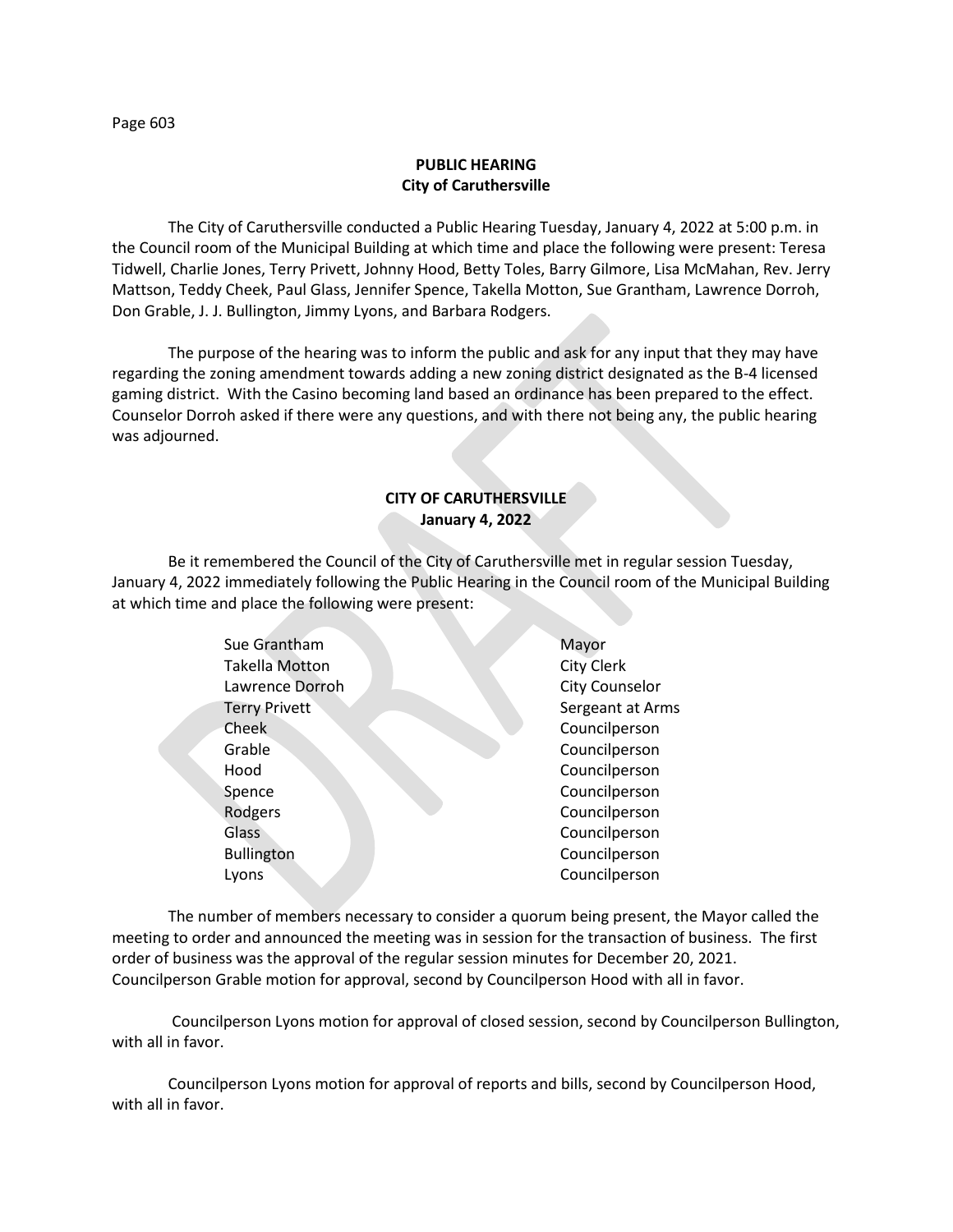Mayor Grantham entertained a motion for changing the next regular session meeting to Tuesday, January 18, 2022 in observance of Martin Luther King Day. Councilperson Hood made motion, second by Councilperson Lyons, with all in favor.

Mayor Grantham reported that the lease agreement had been signed by Stan Morris for the Brown Shoe building, and a motion was in order for approval. Councilperson Grable motion to approve with authorizing the Mayor to execute on behalf of the City. Councilperson Rodgers second the motion, which resulted in the following vote:

| Cheek      | Yes | Grable | Yes |
|------------|-----|--------|-----|
| Hood       | Yes | Spence | Yes |
| Rodgers    | Yes | Glass  | Yes |
| Bullington | Yes | Lyons  | Yes |

Police report; Assistant Chief Terry Privett reported the Shop With a Cop for the needy kids was a success, and thanked everyone for helping with the Toy Drive. There will be a Coke Drive in the near future.

Fire report; Fire calls from December 25, 2021 through January 4, 2022 are as follows: 12/25/21; Grass fire out of control on Washington & Locust, 12/26/21; Vehicle fire at R & P, 12/28/21; Small fire set on porch on East 10<sup>th</sup> St., 12/28/21; Fire alarm sounding due to cooking on Playground Rd., 12/31/21; Received a call about shed on fire, but was debris being burned, 1/3/22; Smoke scare due to malfunction of heating unit with minor smoke in hallways. There were 160 fire calls in 2021 compared to 113 in 2020. Chief Charlie Jones reported that he had gotten five inquires on each of the fire trucks up for sale. Derrick Taylor from Jefferson City, MO has made an offer of \$5,000 for the 1956 Ford Fire Truck. Chief Jones made mention that it would take at least \$2,000 to \$3,000 to get the truck up and running, and recommended the sale. Councilperson Lyons motion for approval, second by Councilperson Cheek, which resulted in the following vote:

| Cheek             | Yes | Grable | Yes |
|-------------------|-----|--------|-----|
| Hood              | Yes | Spence | Yes |
| Rodgers           | Yes | Glass  | Yes |
| <b>Bullington</b> | Yes | Lyons  | Yes |

Ten percent of the sale would have to go to Fenton for advertising fees. The Mac Fire Truck has also received interest but no offers as of yet.

Code Enforcement; Barry Gilmore reported that five structures have been submitted to be taken down, and five asbestos checks have been performed with one coming back positive. Mr. Gilmore is still awaiting Liberty to cut the line and tie it off at the old Tiger Hut, before he can proceed.

Councilperson Rodgers wanted to know what was going on with B & H Recycling. Mr. Gilmore stated that there seems to be some controversy as to who the owner is, but both parties had been served. They have 30 days to appeal before the City takes action to rectify the nuisance, and tickets have been given for illegal dumping.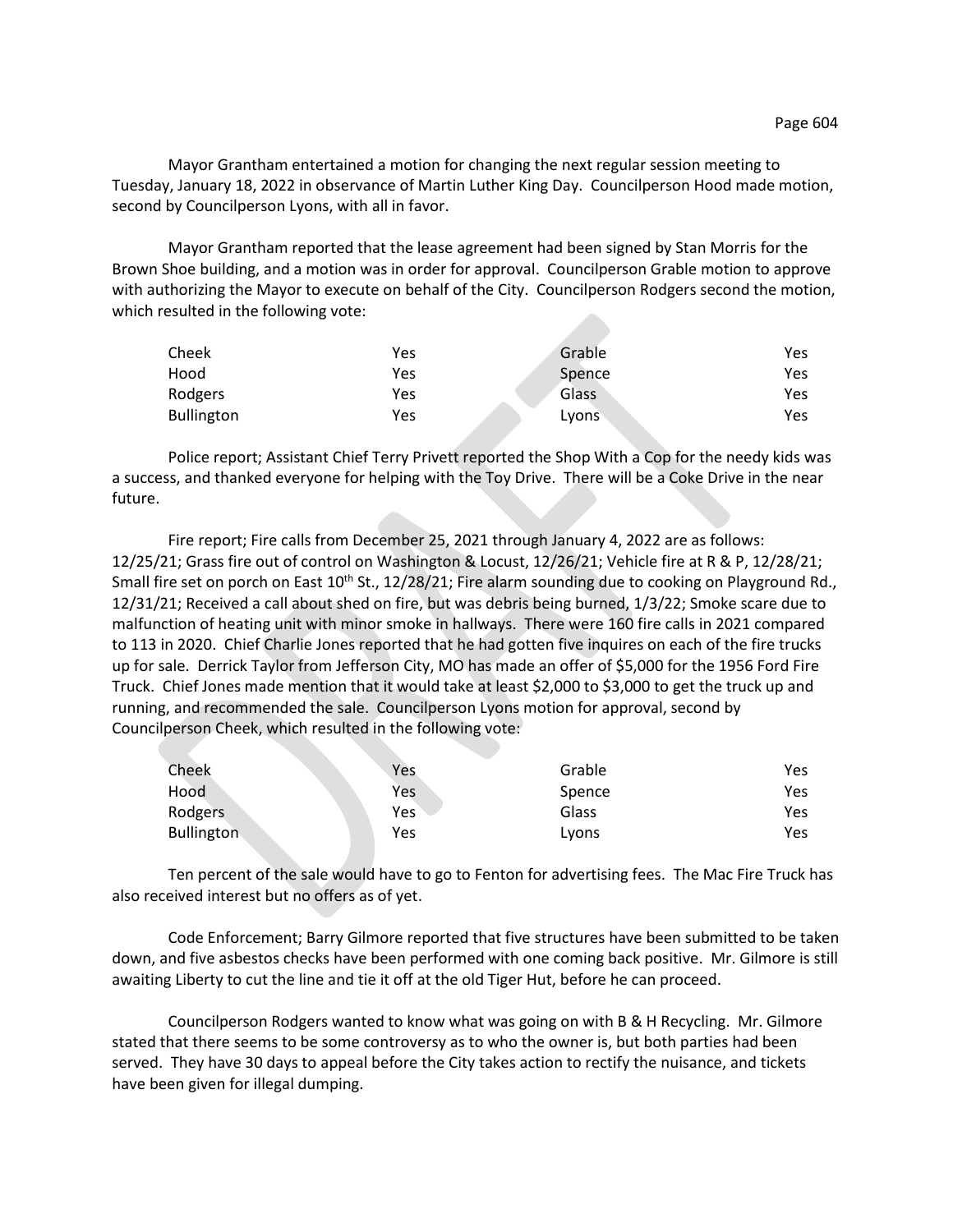## Page 605

Parks & Recreation; Mayor Grantham reported that there will be a meeting Wednesday at 9:00 a.m. with parties involved with the Silver Sneakers program.

Library report; Teresa Tidwell reported a Local Author's Fair will take place at 2:00 p.m. to 4:00 p.m. January 22, 22 at the Library. Authors can come with their books, or if you have interest in writing a book. The Library Board will start the process of looking at applications Wednesday, July 5, 2022 at the board meeting.

Collector report; Paige Gillock reported collections from December 1, 2021 through December 31, 2021 as follows: Real Estate \$218,284.457, Personal Property \$72,054.34, Drainage Districts \$2,200, Miscellaneous \$5,200, Total Taxes \$296,263.55, Interest and Fees \$2,588.05, Total Collections \$293,851.06.

Introduction to Bills; Counselor Dorroh introduced a bill to add a new zoning district to amend the land use code of the City. Councilperson Lyons motion for the first reading by title, second by Councilperson Grable, with all in favor as follows:

BILL NO. 2022-01 ORDINACE NO. 2022-01 AN ORDINANCE AMENDING CHAPTER 405 OF THE CODE OF ORDINANCES OF THE CITY OF CARUTHERSVILLE TO ADD A NEW ZONING DISTRICT TO BE DESIGNATED AS THE "B-4: LICENSED GAMING DISGTRICT", PROVIDING FOR USE, HEIGHT, AND AREA REGULATIONS FOR SUCH DISTRICT AND DESIGNATING THE PROPERTY TO BE INCLUDED IN SUCH ZONING DISTRICT

Councilperson Bullington motion for the second reading, second by Councilperson Bullington with all in favor. Councilperson Lyons motion for passage, second by Councilperson Lyons which resulted in the following vote:

| Cheek             | <b>Yes</b> | Grable | Yes |
|-------------------|------------|--------|-----|
| Hood              | Yes        | Spence | Yes |
| Rodgers           | Yes        | Glass  | Yes |
| <b>Bullington</b> | Yes        | Lyons  | Yes |

Counselor Dorroh introduced a bill for Amendment 2 to a grant for the airport. Councilperson Lyons motion for the first reading in its entirety, second by Councilperson Bullington, with all in favor . Councilperson Grable motion for the second reading by title only, second by Councilperson Bullington, with all in favor. The question is will Bill No. 2022-02 pass and become known as Ordinance 2022-02. Councilperson Lyons motion for passage, second by Councilperson Rodgers, which resulted in the following vote for said bill as follows:

| Cheek             | Yes | Grable | Yes  |
|-------------------|-----|--------|------|
| Hood              | Yes | Spence | Yes  |
| Rodgers           | Yes | Glass  | Yes  |
| <b>Bullington</b> | Yes | Lyons  | Yes. |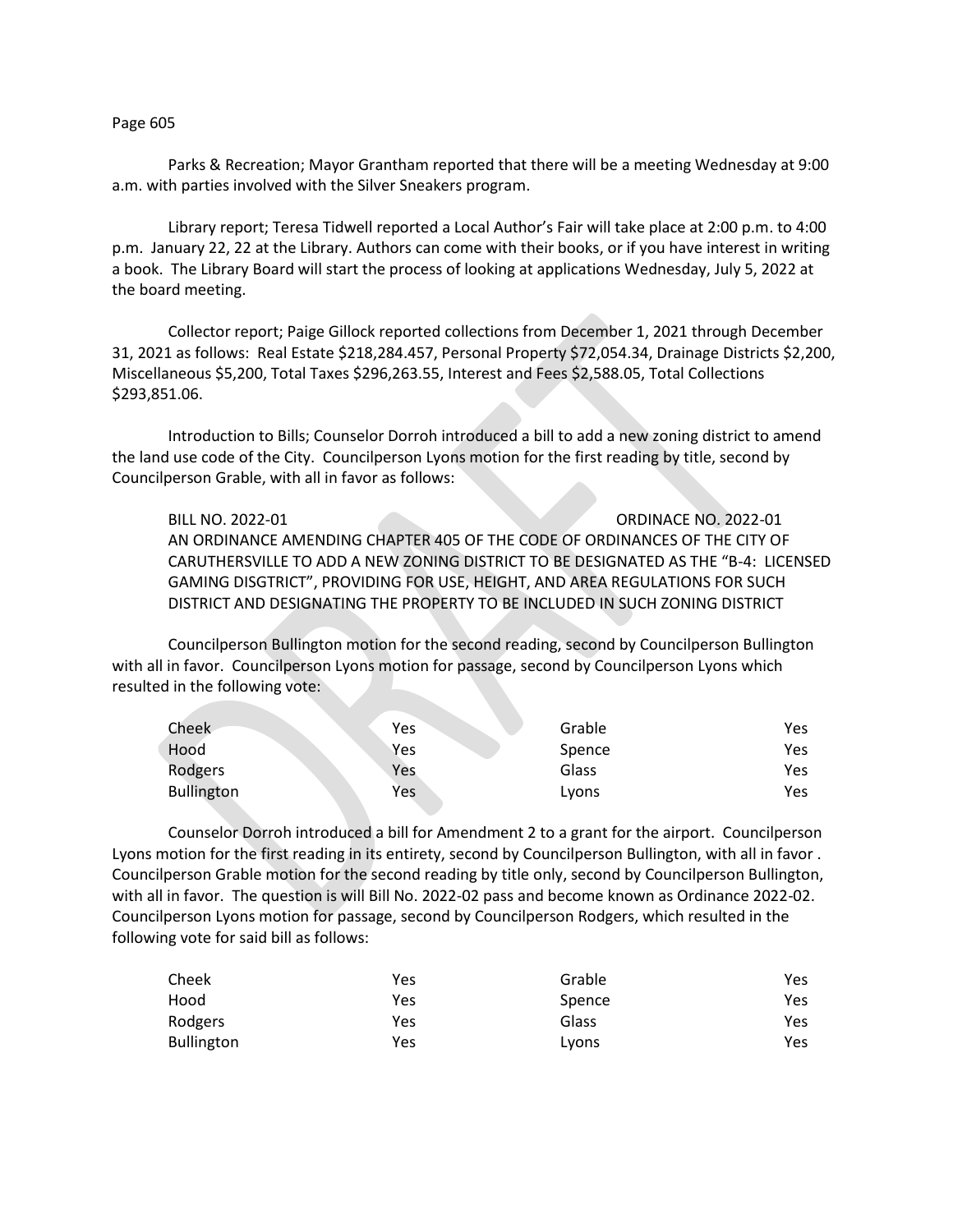#### **BILL NO. 2022-02**

## **CITY OF CARUTHERSVILLE, MISSOURI ORDINANCE NO. 2022-02**

## AN ORDINANCE TO APPROVE AND AUTHORIZE THE MAYOR TO EXECUTE AMENDMENT #2 TO THAT CERTAIN STATE BLOCK GRANT AGREEMENT BY AND BETWEEN THE MISSOURI HIGHWAYS AND TRANSPORTATION COMMISSION AND THE CITY OF CARUTHERSVILLE ON JULY 27, 2020

## BE IT ORDAINED BY THE CITY COUNCIL OF THE CITY OF CARUTHERSVILLE, MISSOURI, as follows:

The City hereby approves and authorizes the Mayor to execute on behalf Section 1. of the City of Caruthersville, Missouri, Amendment #2 to that certain contract with the Missouri Highways and Transportation Commission providing for financial assistance to the city for the following improvements to the city's airport:

Crack Seal, Seal Coat and Remark Airport Pavements

The form of Amendment #2 to the Agreement shall be in the form Section 2. attached hereto.

Section 3. The Council hereby approves the appropriation of an additional \$2,572 in matching local funds for the project in addition to those previously committed by the Sponsor in the original agreement and Amendment #1.

Section 4. That this ordinance shall be in full force and effect from and after the date of its passage and approval.

READ TWO TIMES, PASSED AND APPROVED on this 4<sup>th</sup> day of January, 2022.

APPROVED AS TO FORM:

**APPROVED:** 

Lawrence Dorroh, City Attorney

Sue Grantham, Mayor

ATTEST:

Takella Motton, City Clerk